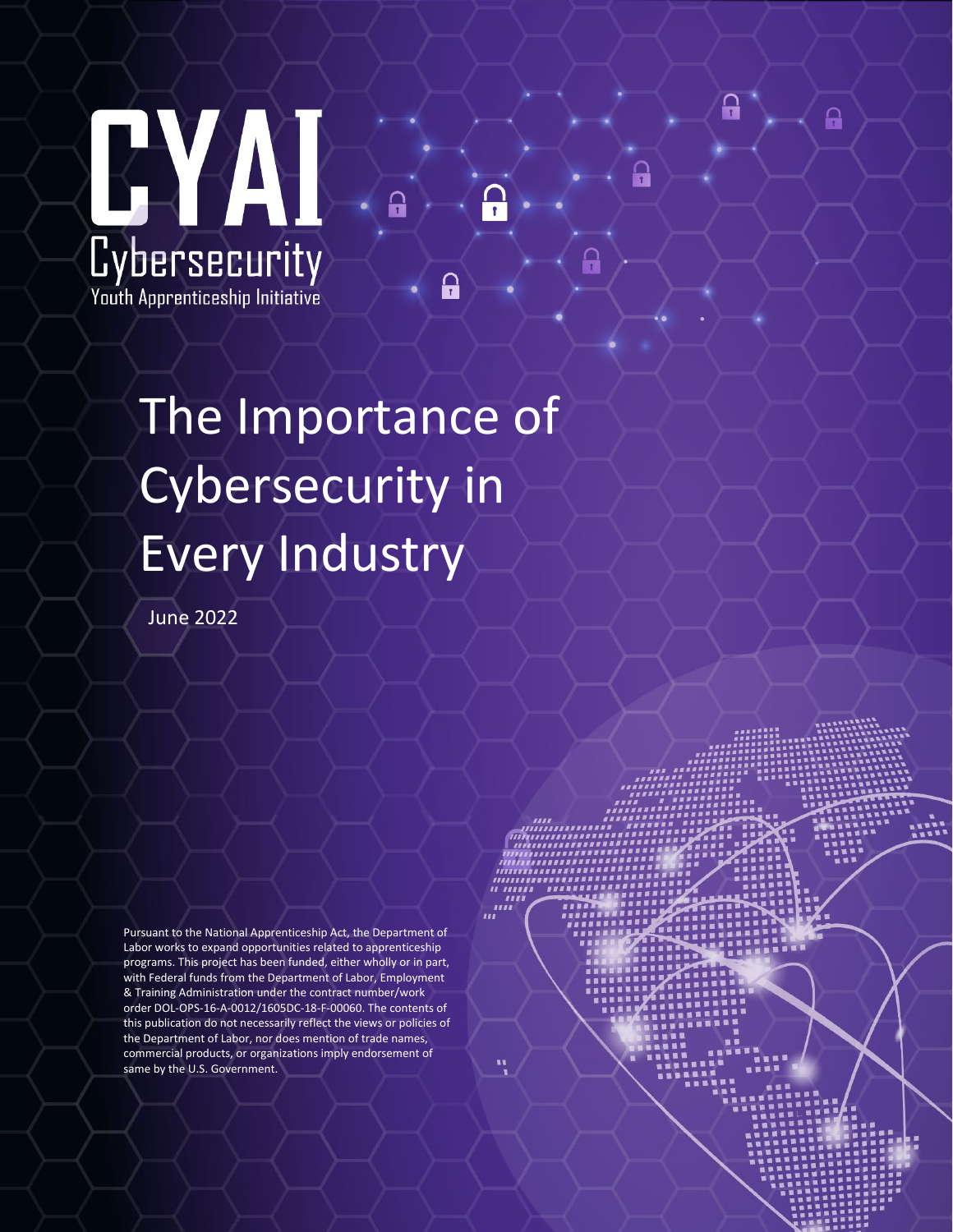### **Cybersecurity in Every Industry**

Cybersecurity impacts businesses at every level and can quickly jeopardize business operations.[1](#page-1-0) From the risk of exposure of sensitive client information to the risk of stalled production times or halted medical services, there are multiple ways through which a bad actor could destabilize an organization's function and reputation. Many businesses are susceptible to cyberattacks because they lack sufficient security measures, or they simply do not have adequate cybersecurity professionals employed to help them. Businesses must recognize the importance of a robust cybersecurity protocol to protect the data and information that they collect and store.

The cost of preventing cyberattacks is cheaper than the cost of recovery from an attack.<sup>[2](#page-1-1)</sup> As many as sixty percent of businesses fail within six months of being targeted by bad actors. [3](#page-1-2) This white paper highlights the importance of cybersecurity within different industries. It then demonstrates how registered apprenticeship can attract and retain talent to cybersecurity jobs to address this overwhelming business need.

#### **Government**

H

Over the past nine years, the number of cyberattacks that government agencies experienced grew from 5,000 attacks per year to 77,000 in one year.<sup>[4](#page-1-3)</sup> Government agencies host personal information about residents as well asfinancial data and information related to national security. Much of this data is collected and stored electronically, making the hosting systems an attractive option for bad actors to breach and expose sensitive security and civilian information. There are many public and private systems that are vital to the Nation's security and dependent on IT systems to carry out day-to-day operations, including energy, transportation, communications, and financial services.<sup>5</sup> Cyberattacks can impact the daily workings of these systems and cause critical harm to government operations and public safety. Both public and private systems operate on electricity grids and telecommunication systems that can be disrupted if not properly protected. [6](#page-1-5) These weaknesses within the

@CYAI2024

#### **2021 Threat to US Water Treatment Facility**

In February 2021, CISA issued an alert explaining that cyber threat actors obtained unauthorized access to a U.S. water treatment facility's industrial controls systems and attempted to increase the amount of a chemical that is used as part of the water treatment process. CISA reported that the actors were likely able to obtain access due to the facility's weak password protection and an outdated operating system.

CISA, Compromise of U.S. Water Treatment Facility, Alert AA21-042A (Feb. 11, 2021)

CYAl2024@icf.com

A

ĥ

@CYAI2024

 $\qquad \qquad \text{CYAI2024.org}$ 

<span id="page-1-0"></span><sup>1</sup> CISA. (2021, August 11). *The business case for security*. CISA.gov. Retrieved from https://staysafeonline.org/wpcontent/uploads/2017/09/Communicating-with-the-Board-about-Cybersecurity-Making-the-Business-Case.pdf<br><sup>2</sup> CISA. (2021, August 11). *The business case for security*. CISA.gov. Retrieved from https://staysafeonline.org/wp-

<span id="page-1-1"></span>

<span id="page-1-2"></span>content/uploads/2017/09/Communicating-with-the-Board-about-Cybersecurity-Making-the-Business-Case.pdf <sup>3</sup> Galvin, J. (2018, May 7). *60 percent of small businesses fold within 6 months of a cyber attack. here's how to protect yourself*. Inc.com. Retrieved from https://www.inc.com/joe-galvin/60-percent-of-small-businesses-fold-within-6-months-of-a-cyberattack-heres-how-to-protect-yourself.html

<span id="page-1-3"></span><sup>4</sup> Western Governors University. (2018, December 7). The Need for Cybersecurity Experts in Government. Western Governors University. Retrieved from https://www.wgu.edu/blog/need-for-cyber-security-experts-government1811.html

<span id="page-1-5"></span><span id="page-1-4"></span><sup>5</sup> U.S. Government Accountability Office, U. S. G. A. O. (2021, April 22). *High-risk series: Federal Government needs to urgently pursue critical actions to address major cybersecurity challenges*. Retrieved from https://www.gao.gov/products/gao-21-288 <sup>6</sup> U.S. Government Accountability Office, U. S. G. A. O. (2021, April 22). *High-risk series: Federal Government needs to urgently pursue critical actions to address major cybersecurity challenges*. Retrieved from https://www.gao.gov/products/gao-21-288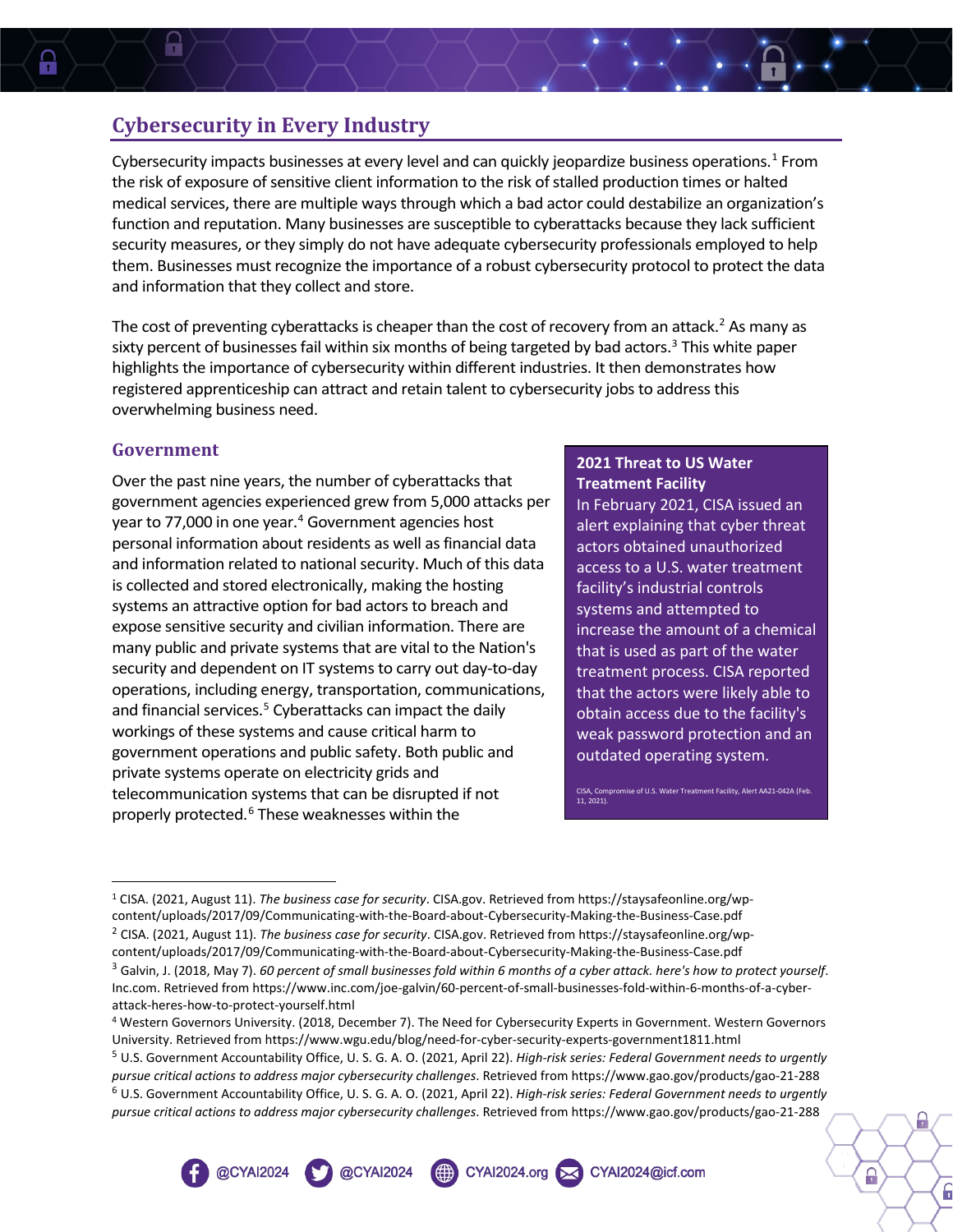government's infrastructure must be addressed and can be helped by more comprehensive cybersecurity plans and a stronger cyber workforce across all agencies.

#### **Finance**

H

Financial services is one of many industries that collects personally identifiable information (PII) from customers, including addresses, social security numbers, and income details. Because financial service providers such as banks, credit card companies, and investment firms store this PII, they are often targeted by bad actors via ransomware, malware, phishing campaigns, or hacking.<sup>[7](#page-2-0)</sup> Unencrypted data and unprotected mobile applications are two major vulnerabilities for many banks.<sup>[8](#page-2-1)</sup> According to the *Security Cost of a Data Breach* report published by IBM, in 2019, the average cost per breach within financial services was \$5.86 million.<sup>[9](#page-2-2)</sup>

#### **Healthcare**

Like finance, the healthcare industry collects a plethora of PII, making this industry another attractive target for bad actors. Many healthcare organizations rely on specialized technology such as electronic health record (EHR) systems, e-prescribing systems, practice management support systems, clinical

decision support systems, radiology information systems and computerized physician order entry systems to provide comprehensive patient care. [10](#page-2-3) According to the IBM Security Data Breach Calculator, the cost to remediate a breach in health care is almost three times that of other industries averaging \$408 per stolen health care record versus \$148 per stolen non-health record. $11$  Health care providers use devices like smart elevators, heating, ventilation and air conditioning (HVAC) systems, infusion pumps, and remote patient monitoring devices that are reliant on databases and connected to the internet and are thus even more at risk of breaches.<sup>[12](#page-2-5)</sup> Breaches to the technology used by health care providers can impact the safety and health of patients. [13](#page-2-6) Patient safety is directly tied to cybersecurity. Cybersecurity professionals are greatly needed in the healthcare industry to

**March 2021 CNA Cyberattack** A Chicago based insurance company experienced system shutdowns after a cyberattack exposed the PII of more than 75,000 customers. The ransomware attack disrupted CNA networks and upset their website functionality. CNA paid the hackers \$40 million to regain control of its systems.

Channick, R. (2021, November 2). *CNA cyberattack in March exposed personal information of more than 75,000 people, filings reveal*. chicagotribune.com

A

ĥ

https://www.himss.org/resources/cybersecurity-healthcare

CYAl2024.org X CYAl2024@icf.com

https://www.himss.org/resources/cybersecurity-healthcare

https://www.dhs.gov/sites/default/files/publications/ia/ia\_vulnerabilities-healthcare-it-systems.pdf



<span id="page-2-0"></span><sup>7</sup> Bowcut, S. (2021, February 25). Cybersecurity in the Financial Industry. Cybersecurity Guide. Retrieved from https://cybersecurityguide.org/industries/financial/

<span id="page-2-1"></span><sup>8</sup> Romeo, K. (2020). The Importance of Cybersecurity in Banking. Bank Business eMagazine. Retrieved from https://www.bankbusiness.us/the-importance-of-cybersecurity-in-banking/

<span id="page-2-2"></span><sup>9</sup> IBM Security. (2019). 2019 cost of a data breach report - ibm.com. IBM. Retrieved from https://www.ibm.com/downloads/cas/ZBZLY7KL

<span id="page-2-3"></span><sup>10</sup> Epalm. (2021, December 16). Cybersecurity in Healthcare. HIMSS. Retrieved from

<span id="page-2-4"></span><sup>&</sup>lt;sup>11</sup> Ibm. (2018, July 17). Cost of Healthcare Data Breach is \$408 per stolen record, 3x Industry Average says IBM and Ponemon I. Healthcare Digital.

<span id="page-2-5"></span><sup>12</sup> Epalm. (2021, December 16). Cybersecurity in Healthcare. HIMSS. Retrieved from

<span id="page-2-6"></span><sup>13</sup> Pachucki, W., Krajewski, M., de'Medici, B., Oar, G., Letterman, C., Wassef, H., Clark, J., Littlefield, K., & Kim, L. (2019). *A lifeline: Patient safety and cybersecurity*. Department of Homeland Security. Retrieved from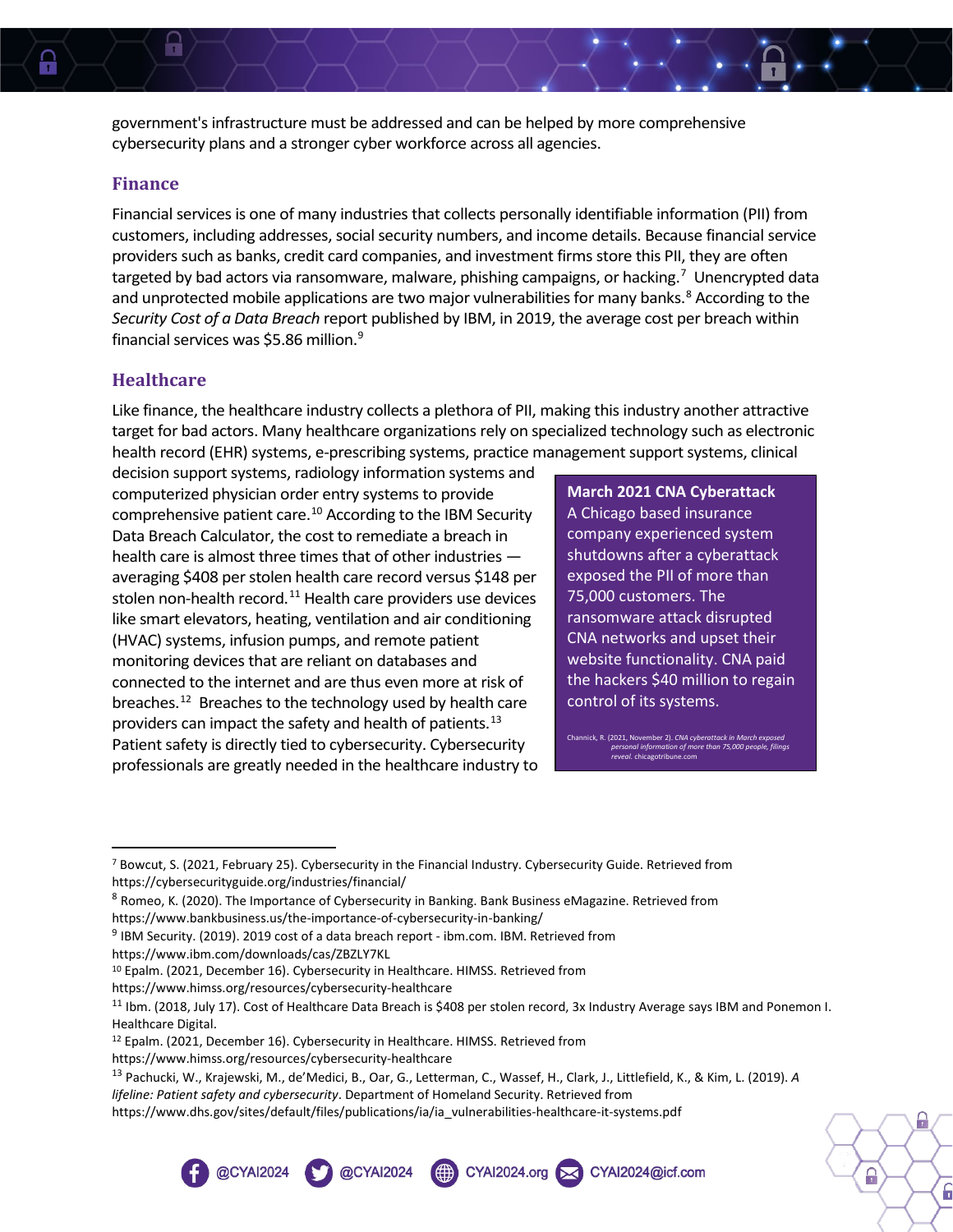design systems that safeguard patient data and health care technology, such as improved firewalls, encryption solutions, and segmented networks.<sup>[14](#page-3-0)</sup>

#### **Manufacturing**

H

Manufacturers rely on machinery and tools to produce goods on a mass scale, which makes them vulnerable to cyberattacks.[15](#page-3-1) By 2018, 60 percent of heavy industry companies experienced a data breach in their industrial or supervisory control and data-acquisition systems.<sup>16</sup> In recent years, manufacturers have become targets for ransomware attacks, which can halt production and cause sizeable money loss for companies. Manufacturers were crucial to the healthcare supply chain as they increased production of protective equipment for health care professionals during the COVID-19 pandemic.<sup>[17](#page-3-3)</sup> A halt in production disrupts the entire supply chain and impacts consumers.

#### **Online Retail**

E-commerce has exploded in scale and scope. Retailers switched to online orders to reach customers across the globe while they're at home or on-the-go.<sup>[18](#page-3-4)</sup> They collect and store PII and financial information to process transactions when customers make purchases. This customer data is usually stored in a cloud database that is an attractive target for bad actors.<sup>[19](#page-3-5)</sup> In a 2020 survey, 34% of retailers said concerns surrounding cybersecurity were their primary challenge with entering into the world of e-commerce.<sup>[20](#page-3-6)</sup> Strategies like the implementation of encryption services and installation of surveillance software can help increase retailer's cybersecurity defenses.<sup>[21](#page-3-7)</sup>

**November 2013 Target Hack**

The infamous attack on giant retailer Target stole 40 million credit card numbers, and 70 million customer records through an unprotected HVAC system. The breach jeopardized customer loyalty and brand reputation and cost the company millions.

> .<br>In https://www.zdnet.com/article/anatomy-of-the-target-data missed-opportunities-and-le

> > A

ĥ

**CO** @CYAI2024

@CYAI2024

CYAl2024.org X CYAl2024@icf.com

<span id="page-3-0"></span>

<sup>&</sup>lt;sup>14</sup> Norwich University Online. (2020, April 20). The Role of Cybersecurity in Healthcare and Hospitals. Norwich University Online. Retrieved from https://online.norwich.edu/academic-programs/resources/cybersecurity-in-healthcare

<span id="page-3-1"></span><sup>&</sup>lt;sup>15</sup> Khemani, R. (2021, April 13). Cyber Security for manufacturing firms: 5 reasons & 5 ways. Security Boulevard. Retrieved from https://securityboulevard.com/2021/04/cyber-security-for-manufacturing-firms-5-reasons-5-ways/

<span id="page-3-2"></span><sup>&</sup>lt;sup>16</sup> Booth, A., Dhingra, A., Heiligtag, S., Nayfeh, M., & amp; Wallance, D. (2021, October 12). Critical Infrastructure Companies and the Global Cybersecurity Threat. McKinsey & amp; Company.

<span id="page-3-3"></span><sup>&</sup>lt;sup>17</sup> Kessem, L. (2021, March 31). Threat actors' most targeted industries in 2020: Finance, manufacturing, and Energy. Security Intelligence. Retrieved from https://securityintelligence.com/posts/threat-actors-targeted-industries-2020-financemanufacturing-energy/

<span id="page-3-4"></span><sup>18</sup> Bisson, D. (2021, March 4). The shift to e-commerce: How retail cybersecurity is changing. Security Intelligence. Retrieved from https://securityintelligence.com/articles/shift-e-commerce-how-retail-cybersecurity-is-changing/

<span id="page-3-5"></span><sup>&</sup>lt;sup>19</sup> Gregory, J. (2021, March 15). Retail Cybersecurity: How to Protect Your Customer Data. Security Intelligence. Retrieved from https://securityintelligence.com/articles/retail-cybersecurity-how-to-protect-your-customer-data

<span id="page-3-6"></span><sup>&</sup>lt;sup>20</sup> BDO USA, LLP. (2020). 2020 Technology Digital Transformation Survey. BDO. Retrieved from https://www.bdo.com/getmedia/c03ae511-54c8-4229-bc0e-017414055b0b/ADV\_DTS\_Middle-Market-DTS Tech Web Final.pdf

<span id="page-3-7"></span><sup>&</sup>lt;sup>21</sup> Gregory, J. (2021, March 15). Retail Cybersecurity: How to Protect Your Customer Data. Security Intelligence. Retrieved from https://securityintelligence.com/articles/retail-cybersecurity-how-to-protect-your-customer-data/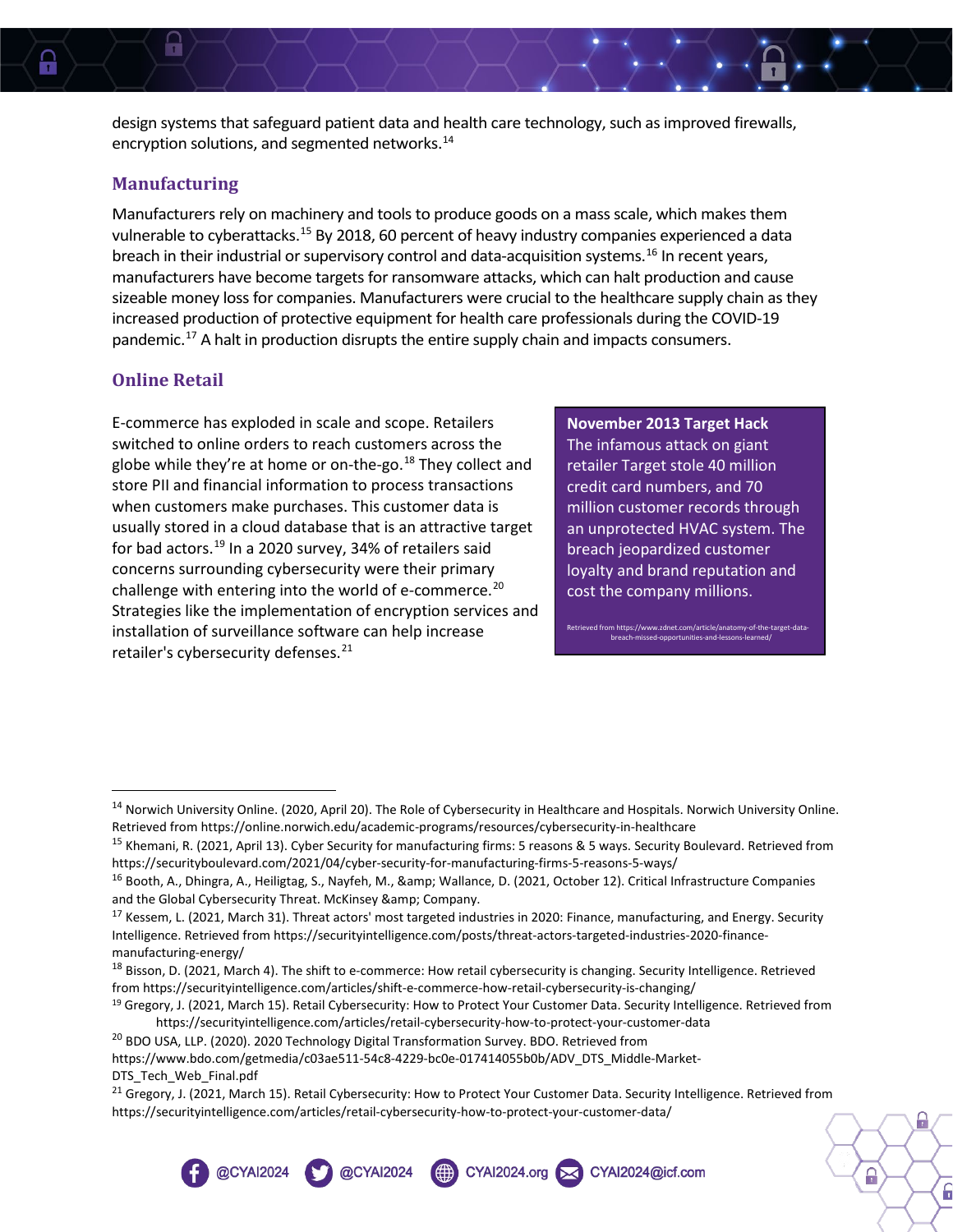#### **Marketing and Communications**

H

Marketing campaigns drive the relationship between businesses and their clients. Digital marketing and social media are an efficient way for businesses and their operations to reach their existing and target customers. Firms collect and analyze consumer data and online behavior to tailor their marketing strategies.<sup>[22](#page-4-0)</sup> However, storing and protecting this personal information is essential. One breach of data or hacked social media account can jeopardize consumer trust in a brand. Initiating security audits of databases and working with IT security software experts is a key step in keeping business information safe.

## **How Apprenticeship can Solve the Cybersecurity Workforce Gap**

There is a clear need for cybersecurity talent in every industry. One proven, successful strategy to recruit, train, and retain talent is through a registered apprenticeship program (RAP). RAPs integrate onthe-job training and classroom learning to provide apprentices with a supported "earn while you learn" job experience. Apprentices receive a clearly defined amount of classroom instruction that is applied on the job under the tutelage of a company mentor. The apprentice is paid to succeed at a graduating rate and with goals set by the employer. When they complete the apprenticeship, they are skilled and workready by the employer's specifications.

Table 1 provides an overview of entry level cybersecurity roles as well as their associated titles and requested skills. Entry level roles in cybersecurity function as a springboard for a registered apprenticeship program.

| <b>Role</b>                        | <b>Associated Position Titles</b>                                                                                                                                                                                    | <b>Skills Requested</b>                                                                                                                                                                                                                                                   |
|------------------------------------|----------------------------------------------------------------------------------------------------------------------------------------------------------------------------------------------------------------------|---------------------------------------------------------------------------------------------------------------------------------------------------------------------------------------------------------------------------------------------------------------------------|
| Cybersecurity<br><b>Specialist</b> | Security Specialist<br><b>Information Security Specialist</b><br>٠<br><b>Cyber Security Specialist</b><br>$\bullet$<br><b>IT Security Specialist</b><br>$\bullet$<br>IT Specialist Information Security<br>$\bullet$ | <b>Information Security</b><br>٠<br><b>Information Systems</b><br>٠<br>Information Assurance<br>$\bullet$<br>Network Security<br>$\bullet$<br><b>Security Operations</b><br>Vulnerability assessment<br>$\bullet$<br><b>Project Management</b><br>٠<br>Linux<br>$\bullet$ |
| <b>Cyber Crime</b><br>Analyst      | Digital Forensics Analyst<br>Digital Forensic Examiner<br><b>Cyber Security Forensic Analyst</b><br><b>Cyber Forensic Specialist</b><br>٠<br><b>Computer Forensics Analyst</b>                                       | <b>Information Security</b><br><b>Security Operations</b><br>Cryptography                                                                                                                                                                                                 |

#### **Table 1: Entry Level Cybersecurity Roles and Associated Titles[23](#page-4-1)**

@CYAI2024

@CYAI2024

CYAl2024.org X CYAl2024@icf.com



<span id="page-4-0"></span><sup>&</sup>lt;sup>22</sup> Chambers, B. (2021, July 30). Why Marketers Should Care About Cybersecurity. Forbes. Retrieved from https://www.forbes.com/sites/forbescommunicationscouncil/2021/07/30/why-marketers-should-care-aboutcybersecurity/?sh=3e85c503c972

<span id="page-4-1"></span><sup>&</sup>lt;sup>23</sup> Cyberseek. (2020). Cybersecurity Career Pathway. Retrieved from https://www.cyberseek.org/pathway.html